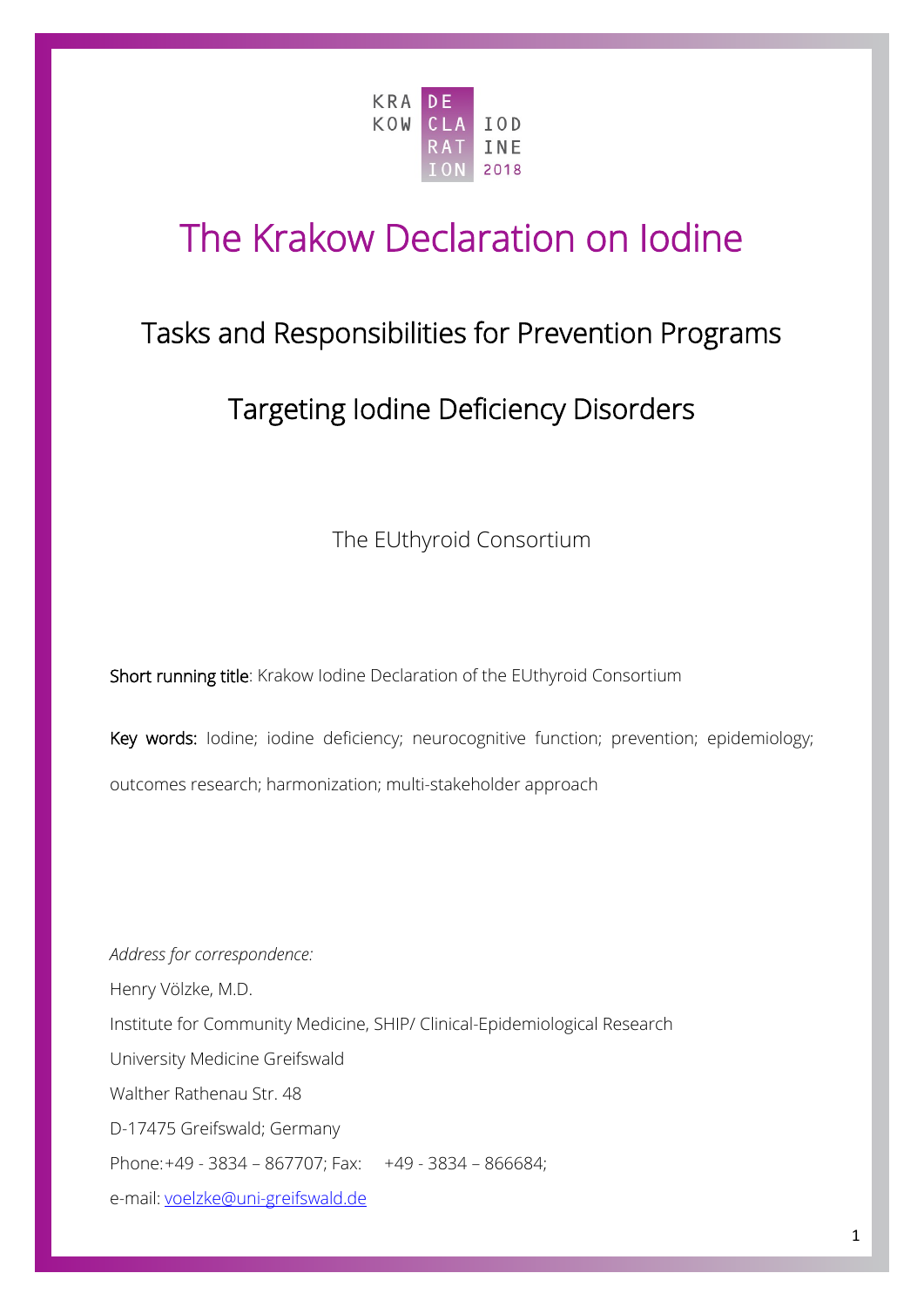#### Joint Declaration

Iodine deficiency disorders (IDD) represent a global health threat to individuals and societies. The adverse effects of iodine deficiency are diverse and impose a significant burden on public healthcare systems. Although this fact is well established, IDD prevention programs receive surprisingly little attention from policy makers, opinion leaders and the public. European epidemiologists, endocrinologists and nutritionists investigating IDD under the umbrella of the Horizon2020 research and innovation action EUthyroid (Project ID: 634453, http://euthyroid.eu/) are increasingly concerned about the deteriorating commitment of policymakers to address public health strategies against IDD in the European populations.

#### **Background**

With very few exceptions such as Iceland, Europe is an iodine-deficient continent. Adults living in iodine deficient regions carry a high risk of goiter, thyroid nodules and hyperthyroidism. Subclinical hyperthyroidism, as a common and frequently undiagnosed IDD, is tightly associated with an increased risk of mortality and coronary heart disease. Moreover, iodine deficiency during pregnancy and breastfeeding is widespread in Europe and adversely affects the development of the child. Even mild or moderate iodine deficiency of the mother affects the synthesis of thyroid hormones and may impair brain development, neurocognitive function and reduces offspring IQ. During pregnancy, women have a sharply increased need for iodine, which is frequently not covered by food sources and iodine supplements.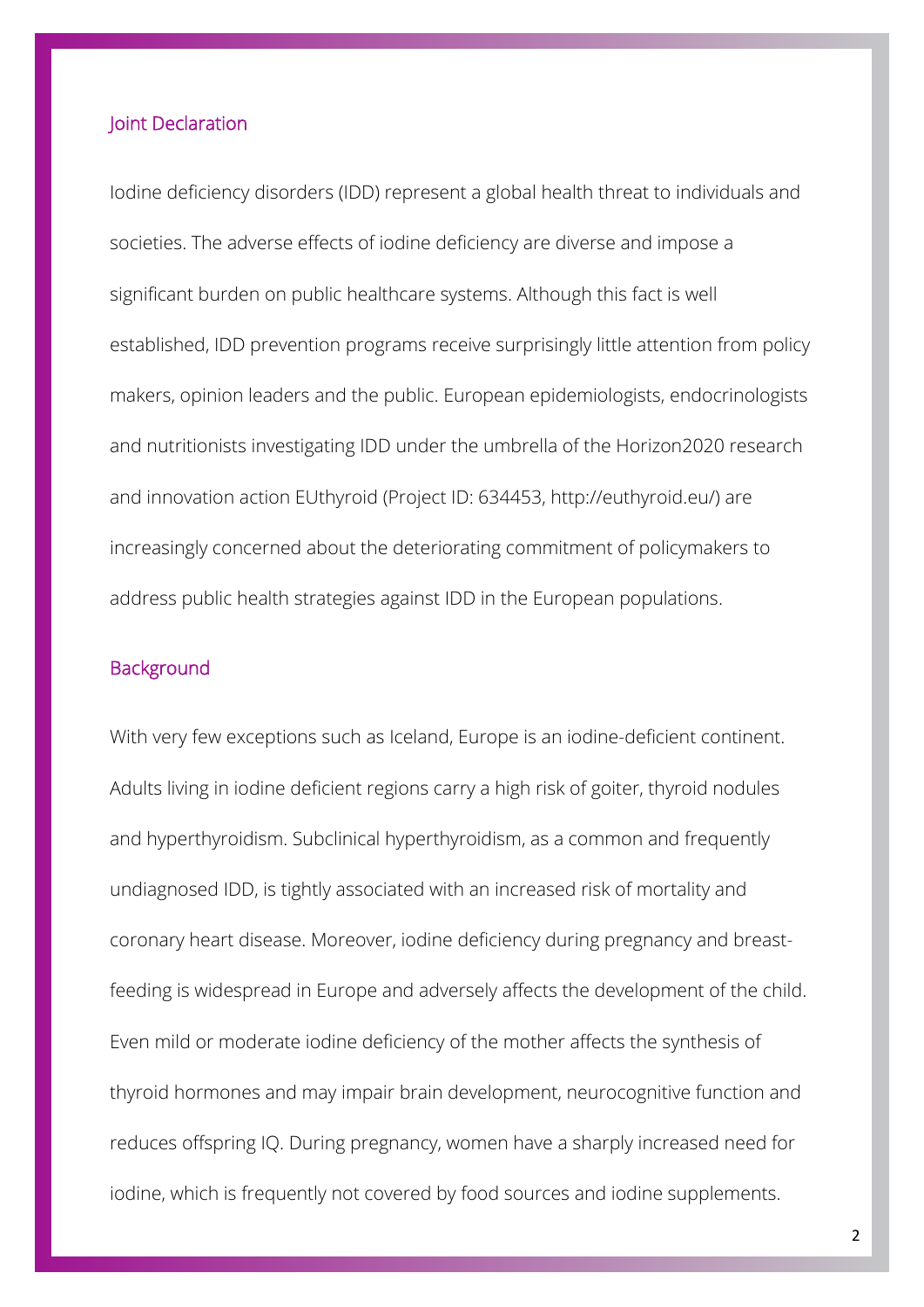Due to a lack of valid data, we are uncertain about the scale of the problem but estimates suggest that up to 50% of newborns in Europe are exposed to iodine deficiency.

Iodine deficiency can readily and inexpensively be prevented by iodine fortification, usually by provision of iodized salt. More specifically, iodized salt should replace non-iodized salt in nearly all food production, at least in areas where fortification would not increase risk of excessive iodine intake. This approach will not increase total salt intake, which is in line with current dietary recommendations. However, challenges in implementation remain, particularly in Europe due to fragmentation and a diversity of approaches. The EUthyroid consortium has been collecting experience on national IDD prevention programs. The Krakow Declaration on Iodine aims to define the most important tasks for optimal IDD prevention when programs have been introduced and to point out the responsibilities for the different tasks.

# Ensuring a Euthyroid Europe

We, the signatories of the Krakow Declaration on Iodine call on policymakers, public health officials, scientists and the public to join forces to ensure that existing strategies to prevent IDD are implemented across Europe to reach and secure a sufficient iodine status across Europe. In particular we call for:

Methods of IDD Prevention: Regulators and policymakers should harmonize obligatory Universal Salt Iodization to ensure free trade of fortified foodstuffs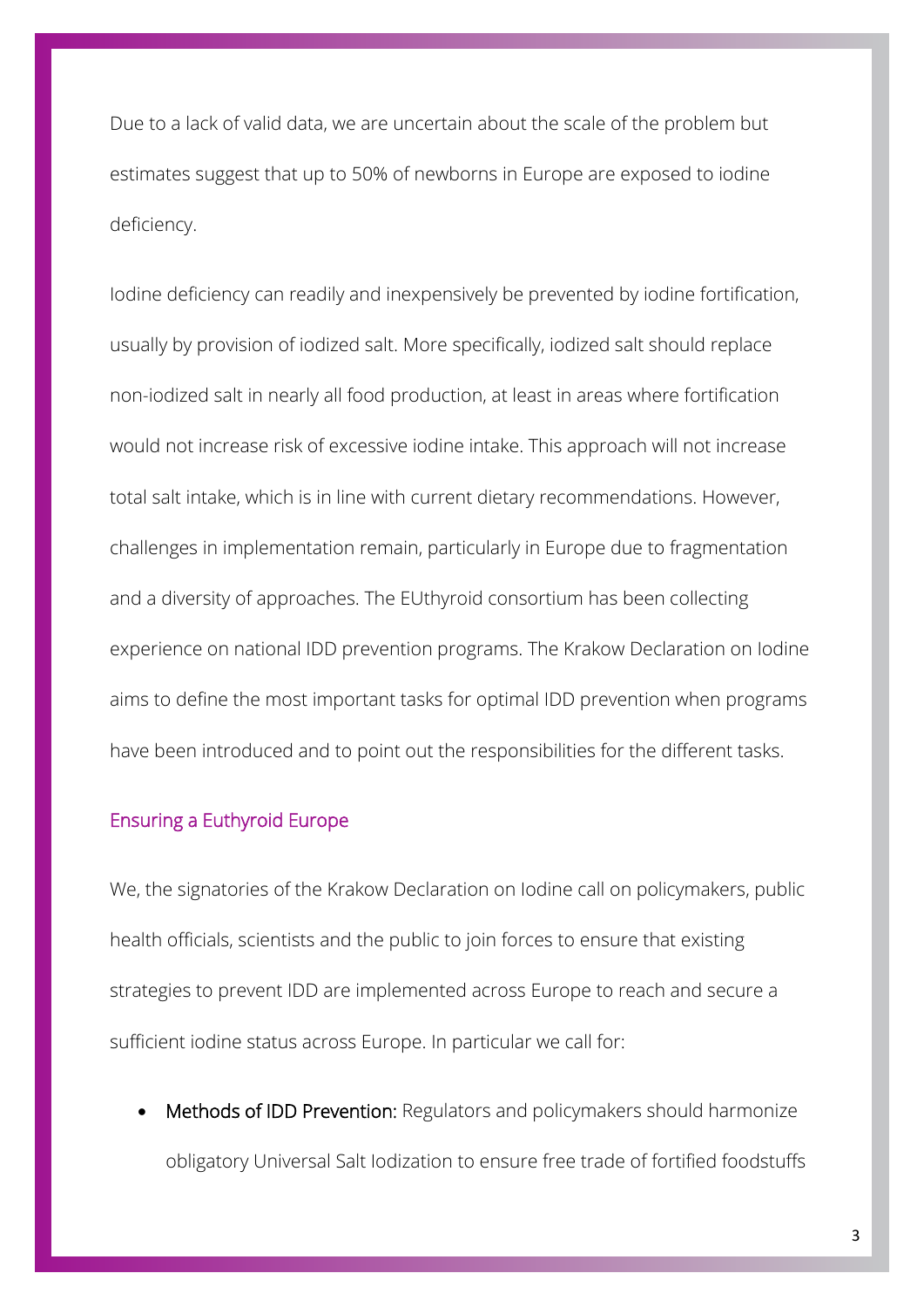in Europe. Similarly, iodized animal feed requires regulatory approval to ensure free trade within the EU.

- Control of IDD Prevention: National governments and public health authorities have to perform harmonized monitoring and evaluation of fortification programs at regular intervals to ensure optimal iodine supply to the population.
- Support for IDD Prevention: Scientists, together with public-health care workers, patient organizations, industry and the public, should support measures necessary to ensure that IDD prevention programs are sustainable, as appropriate within a rapidly changing environment and further social awareness of the issue.

# Methods of IDD Prevention

# *Universal Salt Iodization*

Universal salt iodization is the preferred strategy of IDD prevention and is recommended by WHO, UNICEF and the Iodine Global Network (IGN) as the most cost-effective method. The promotion of universal iodization of salt is not antagonistic to policies aimed at limiting salt uptake to reduce hypertension as a risk factor for cardiovascular disease. Limiting daily salt uptake to less than 5 grams and ensuring iodine sufficiency with fortified salt can be pursued in synergy to ensure optimal implementation and promotion of good health.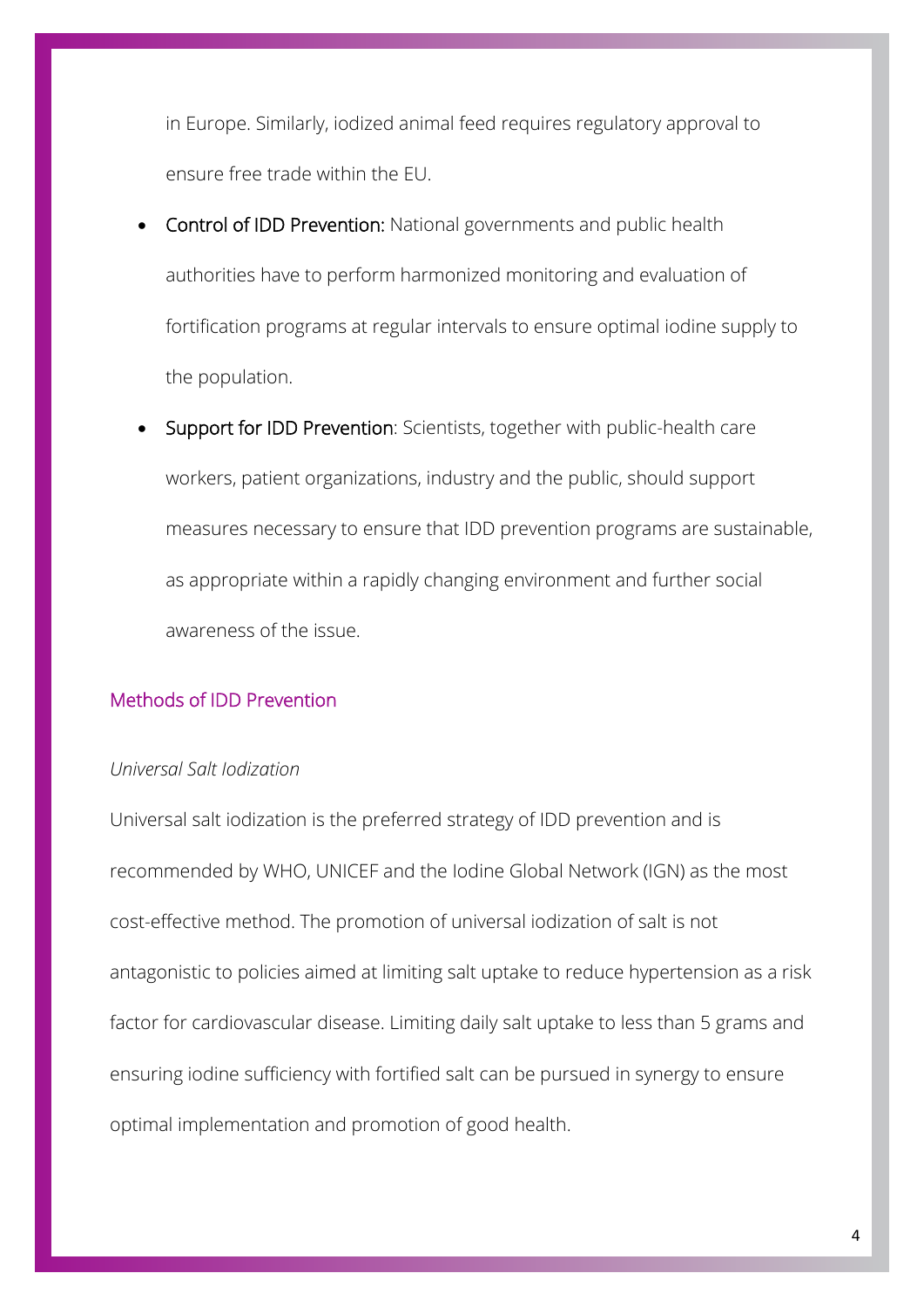- Responsibility for regulation and execution: Governments and public health authorities
- Responsibility for production and quality control: The food industry

# *Obligatory Principle*

Although grade-A scientific evidence is missing, obligatory prevention programs by universal salt iodization are preferred over voluntary programs for better control, higher effectiveness and lower costs.

- Responsibility for decisions: Governments and public health authorities
- Responsibility for providing evidence: Scientists

# *Dosage of Iodine Fortification*

The optimal dosage of iodine for fortifying salt needs to be based on up-to-date results of monitoring and evaluation studies.

- Responsibility for decisions: Governments and public health authorities
- Responsibility for providing valid findings: Scientists

# *Transnational Harmonization*

Within a globalized economy with extensive trade of food stuffs across borders, harmonization of national IDD prevention programs is an important priority within the EU to support free movement of goods. Currently the EU constitutes a fragmented market with different national regulations pertaining to carriers of iodine (potassium iodide or iodate) and methods of IDD prevention (mandatory or voluntary programs). This encourages the food industry to provide non-iodized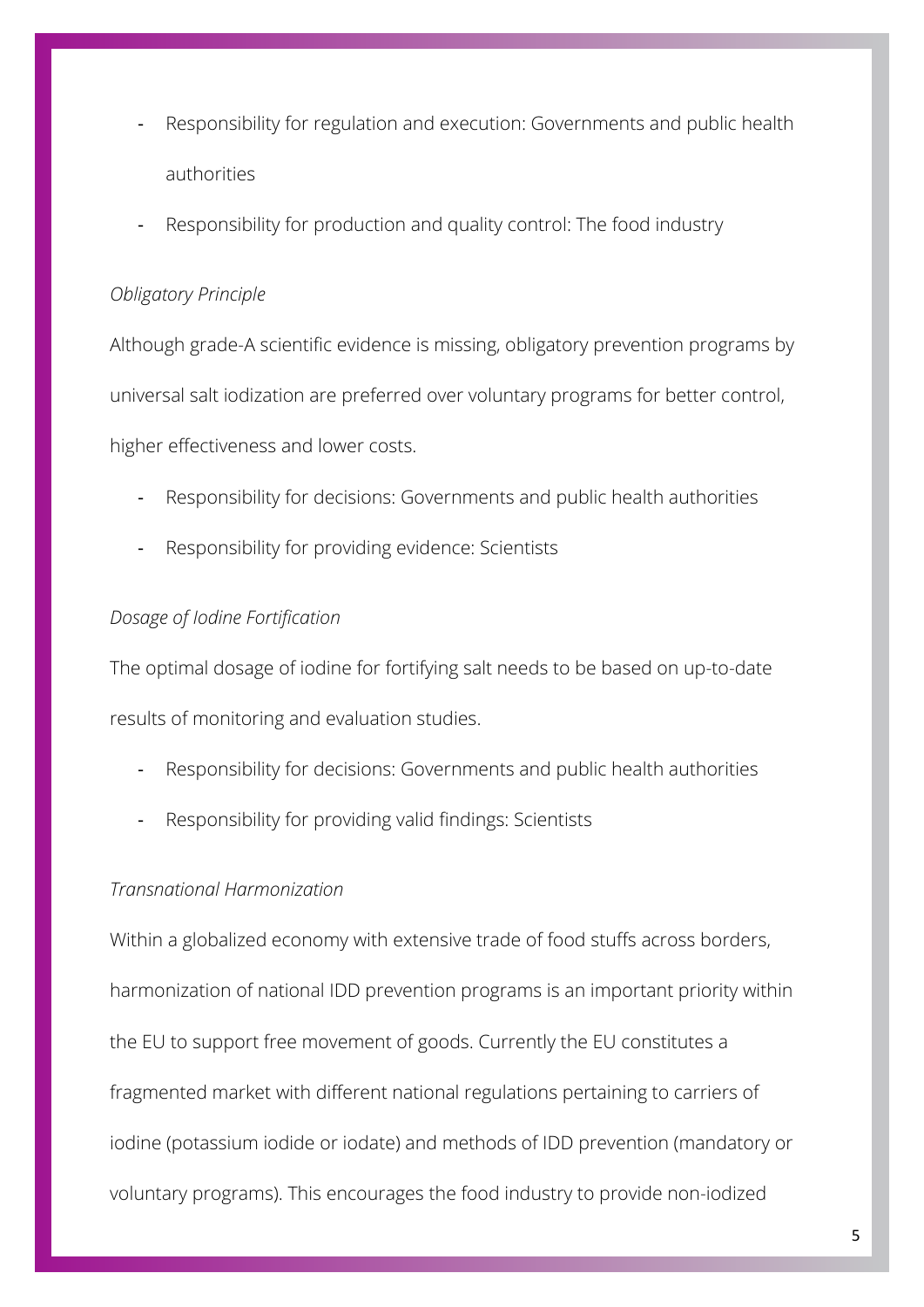products to avoid trade barriers. With the exception of Iceland, all salt marketed or used in the EU member and candidate member states for alimentary purposes should be fortified by a universally set minimum amount of iodine. Adopting an agreed upon universal minimum concentration of salt iodine will allow the safe and effective improvement in the consumption of iodine throughout the EU. Individual member states would be allowed to regulate salt iodine content depending on the severity of iodine deficiency in their geographical regions, provided that the locally required salt iodine content is equal to or is higher than universally set minimum amount of iodine.

- Responsibility for decisions: National and EU trade and public health authorities

# Control of the IDD Prevention Program

#### *Monitoring Iodine Status*

IDD programs are embedded within a rapidly changing environment of eating habits, food products and regulatory frameworks. The iodine status of populations can be affected by many factors including changing food patterns, level of iodized salt in foods, differing effectiveness of information campaigns or law amendments. There is a requirement for regular monitoring studies that have to be representative of the target population and must provide valid results.

Responsibility for initiating and funding the monitoring: Governments and public health authorities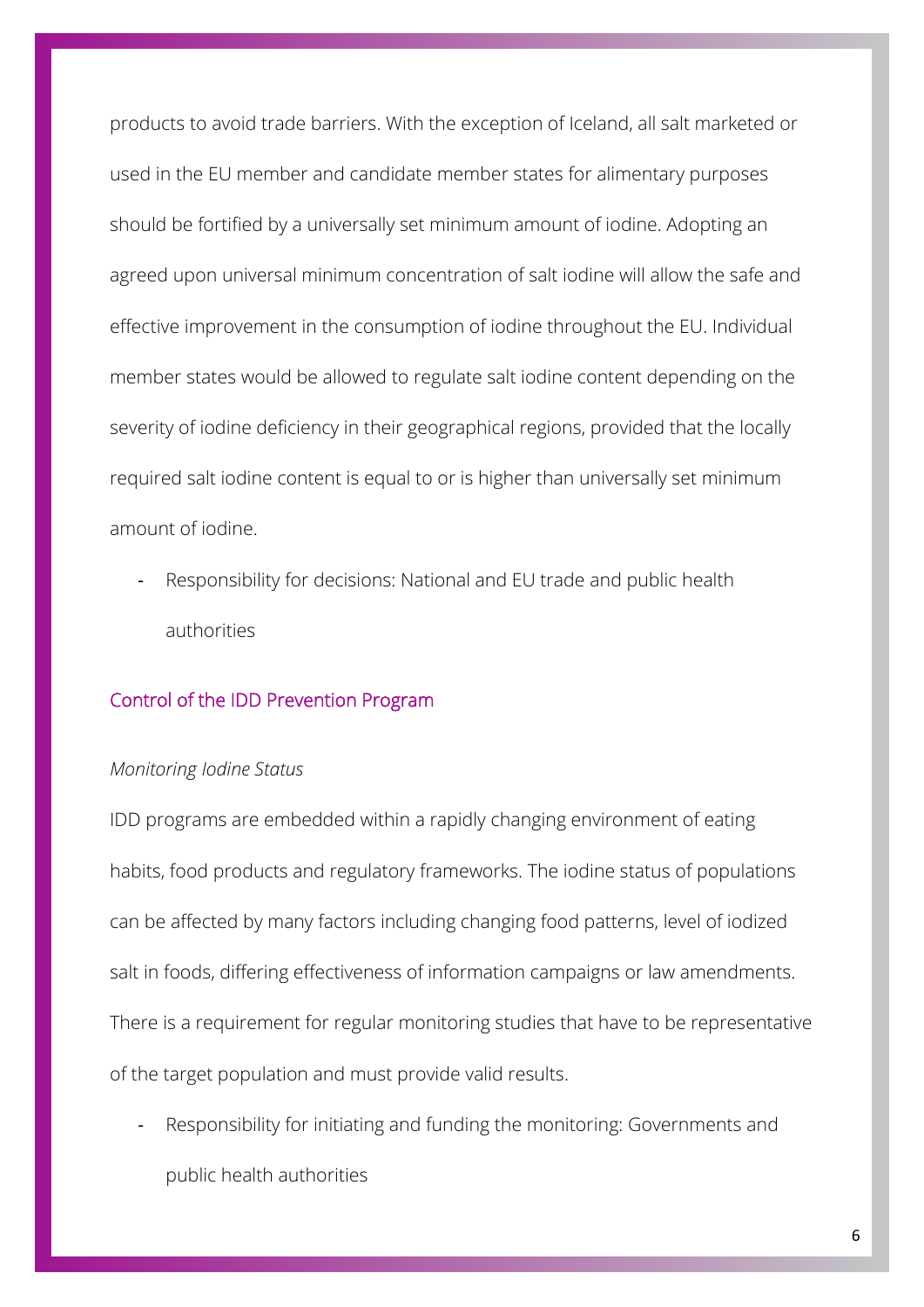Responsibility for providing valid findings: Scientists

# *Evaluation*

Monitoring cannot replace the evaluation of IDD prevention programs that are based on observing primary outcomes of the prevention strategy including any trend in incident thyroid diseases and related treatments. Adequate data sources have to be provided for analyses of effectiveness and the monitoring of potential harms.

- Responsibility for regulation and funding: Governments and public health authorities
- Responsibility for providing adequate data: Public registries, health insurance companies, hospitals, pharmacies etc.
- Responsibility for providing valid findings: Scientists

# *Standardization and Harmonization*

Scientists have to be aware of potential bias in their studies. Monitoring and outcome studies must be standardized to ensure valid data for evidence-based policy decisions. Data should be harmonized as far as possible to enhance the trans-national comparability between different IDD prevention programs and to identify benchmark countries.

Responsibility: Scientists, data provider for outcome studies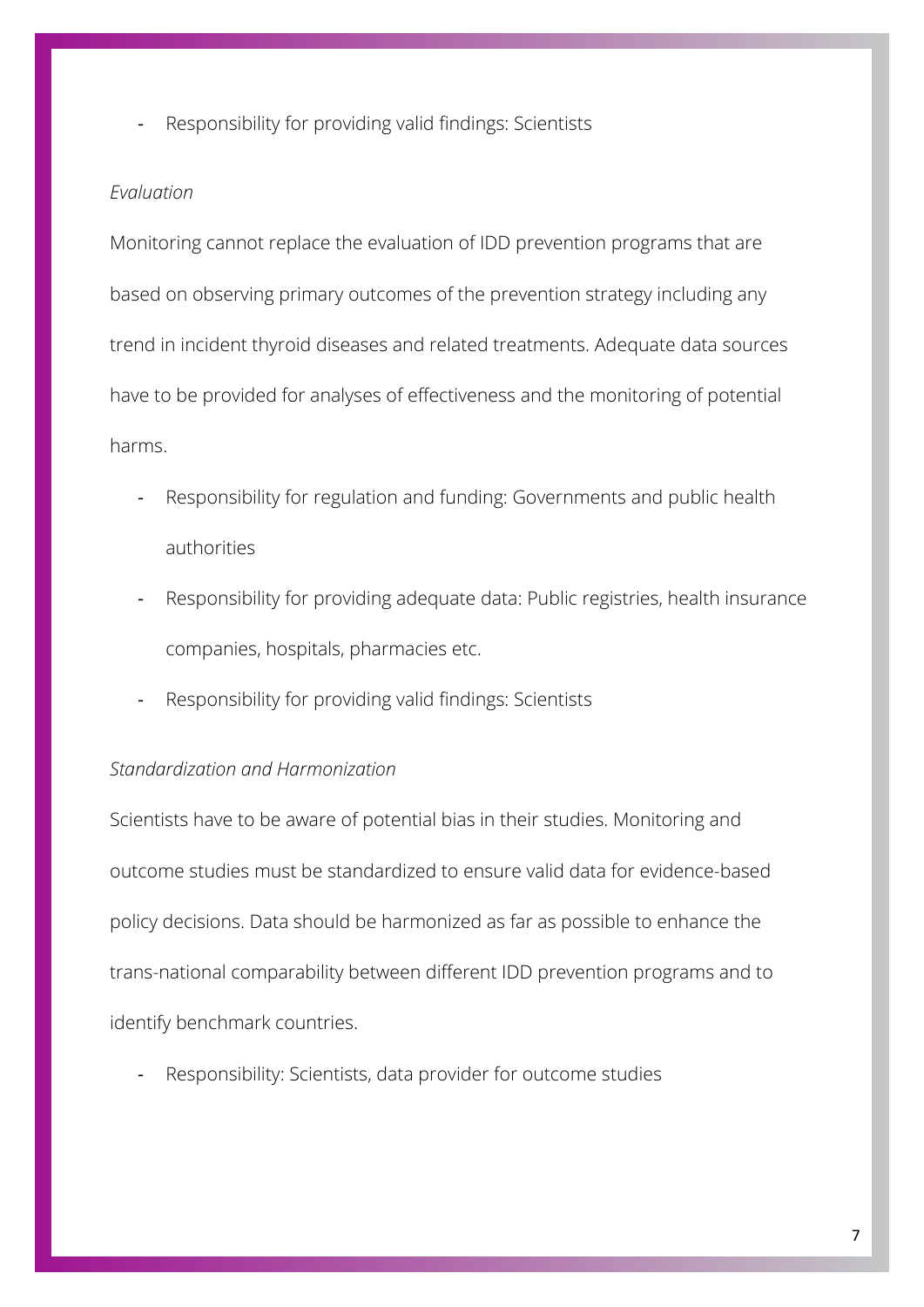# Measures Accompanying the IDD Prevention Program

### *Advisory Boards*

Structures are needed to support governments and public health authorities in accepting responsibility and fulfilling their tasks. Advisory boards should comprise major stakeholders in the field of IDD prevention including thyroidologists, epidemiologists, health economists, pediatricians, gynecologists, nutritionists, communication scientists, patient organizations, representatives of industry and consumer groups.

- Responsibility for initiating and funding: Governments, public health authorities

# *Information Campaigns*

IDD prevention programs, especially those that are voluntary, must be accompanied by public-information campaigns.

- Responsibility for initiating and conducting: Governments, public health authorities
- Responsibility for advising governments and public health authorities and providing facts and information: Scientists, nutritionists, medical practitioners, patient organizations and industry